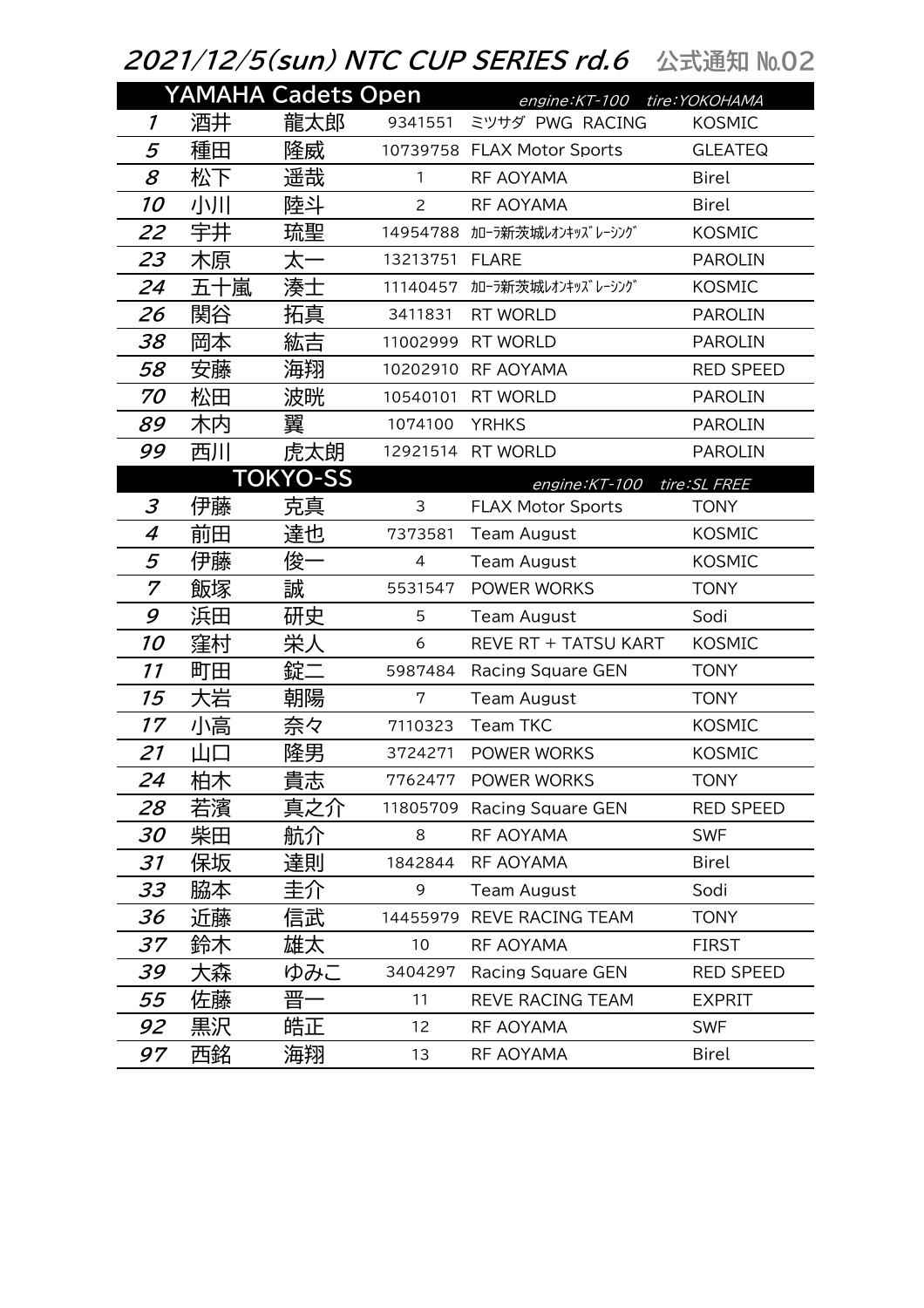## *2021/12/5(sun) NTC CUP SERIES rd.6* 公式通知 №02

|                             |     | <b>MAX Novice</b> |          | engine: MAX-EVO tire: MOJO |                    |
|-----------------------------|-----|-------------------|----------|----------------------------|--------------------|
| 1                           | 川瀬  | 明洋                | 14       | <b>TECORSA</b>             | <b>GLEATEQ</b>     |
| $\overline{2}$              | 畠山  | 龍平                | 15       | <b>TECORSA</b>             | <b>GLEATEQ</b>     |
| 3                           | 近藤  | 匠                 | 16       | <b>TECORSA</b>             | <b>GLEATEQ</b>     |
| 4                           | 菊池  | 崚斗                | 17       | <b>TECORSA</b>             | <b>GLEATEQ</b>     |
| 5                           | 平地  | 辰二                | 9253209  | POWER WORKS                | <b>TONY</b>        |
| 7                           | 福島  | 章夫                | 18       | <b>POWER WORKS</b>         | <b>TONY</b>        |
| 8                           | 木賊川 | 徹                 | 19       | <b>TECORSA</b>             | <b>GLEATEQ</b>     |
| 11                          | 福島  | 崇仁                | 9022745  | <b>TECORSA</b>             | <b>GLEATEQ</b>     |
| 30                          | 柴田  | 宗                 | 6538808  | POWER WORKS                | <b>TONY</b>        |
| 76                          | 酒井  |                   | 20       | <b>TECORSA</b>             | <b>GLEATEQ</b>     |
|                             |     | <b>S-Class</b>    |          | engine: KT-100             | tire: BRIDGESTONE  |
| 4                           | 金澤  | 汰幸                | 12162132 | WELLSTONE                  | <b>KOSMIC</b>      |
| 7                           | 種田  | れい                | 14454357 | <b>FLAX Motor Sports</b>   | <b>GLEATEQ</b>     |
| 10                          | 小川  | 遥斗                |          | 12278688 RF AOYAMA         | <b>TONY</b>        |
| 15                          | 秋葉  | 星那                | 3404297  | <b>Racing Square GEN</b>   | <b>KOSMIC</b>      |
| 27                          | 池田  | 磨依                | 14724345 | RF AOYAMA                  | <b>Birel</b>       |
| 42                          | 戸谷  | 周                 |          | 13880398 FLAX Motor Sports | <b>TONY</b>        |
| 44                          | 酒井  | 龍太郎               | 9341551  | ミツサダ PWG RACING            | <b>KOSMIC</b>      |
|                             |     | <b>YAMAHA SS</b>  |          | engine:KT-100              | tire: BRIDGESTONE  |
| $\mathcal{Z}_{\mathcal{C}}$ | 板鼻  | 拓実                | 21       | <b>TECORSA</b>             | <b>K-REPUBLIC</b>  |
| $\mathfrak{Z}$              | 佐々木 | 唯人                | 22       | <b>TECORSA</b>             | <b>TONY</b>        |
| 5                           | 坂本  | 裕矢                | 23       | <b>TECORSA</b>             | <b>KOSMIC</b>      |
| 7                           | 喜多  | 洸介                | 12213301 | <b>FLAX Motor Sports</b>   | <b>KOSMIC</b>      |
| 9                           | 山田  | 瞳                 | 24       | <b>WELLSTONE</b>           | <b>KOSMIC</b>      |
| 11                          | 西宮  | 圭                 | 7020726  | <b>Team TKC</b>            | Tony               |
| 13                          | 池田  | 悟                 | 25       | <b>GARAGE KAIT</b>         | <b>KOSMIC</b>      |
| 21                          | 山田  | 隆之亮               | 26       | <b>Team August</b>         | Tony               |
| 23                          | 桑原  | 航佑                | 27       | チームエッフェガーラ                 | <b>Birel</b>       |
| 24                          | 山下  | 優                 | 28       | <b>Team August</b>         | <b>Birel</b>       |
| 33                          | 末吉  | 航大                | 29       | RF AOYAMA                  | <b>Birel</b>       |
| 37                          | 大野  | 龍成                | 30       | PRT-Ra!F with K3レーシング      | <b>DRAGO CORSE</b> |
| 52                          | 土屋  | 拓心                | 14755108 | <b>LIGHTNING</b>           | <b>TONY</b>        |
| 56                          | 角   | 陽向                | 31       | <b>FLAX Motor Sports</b>   | DR KART            |
| 65                          | 富下  | 李央菜               | 9946373  | <b>Team TKC</b>            | <b>KOSMIC</b>      |
| 72                          | 小野  | 大地                | 4727987  | カローラ新茨城レオンキッズレーシング         | <b>EXPRIT</b>      |
| 74                          | 人見  | 翔馬                | 9609838  | Hitomi-ep with RT WORLD    | <b>EXPRIT</b>      |
| 98                          | 諏訪  | 百翔                | 32       | <b>Tommy Sports Racing</b> | Sodi               |